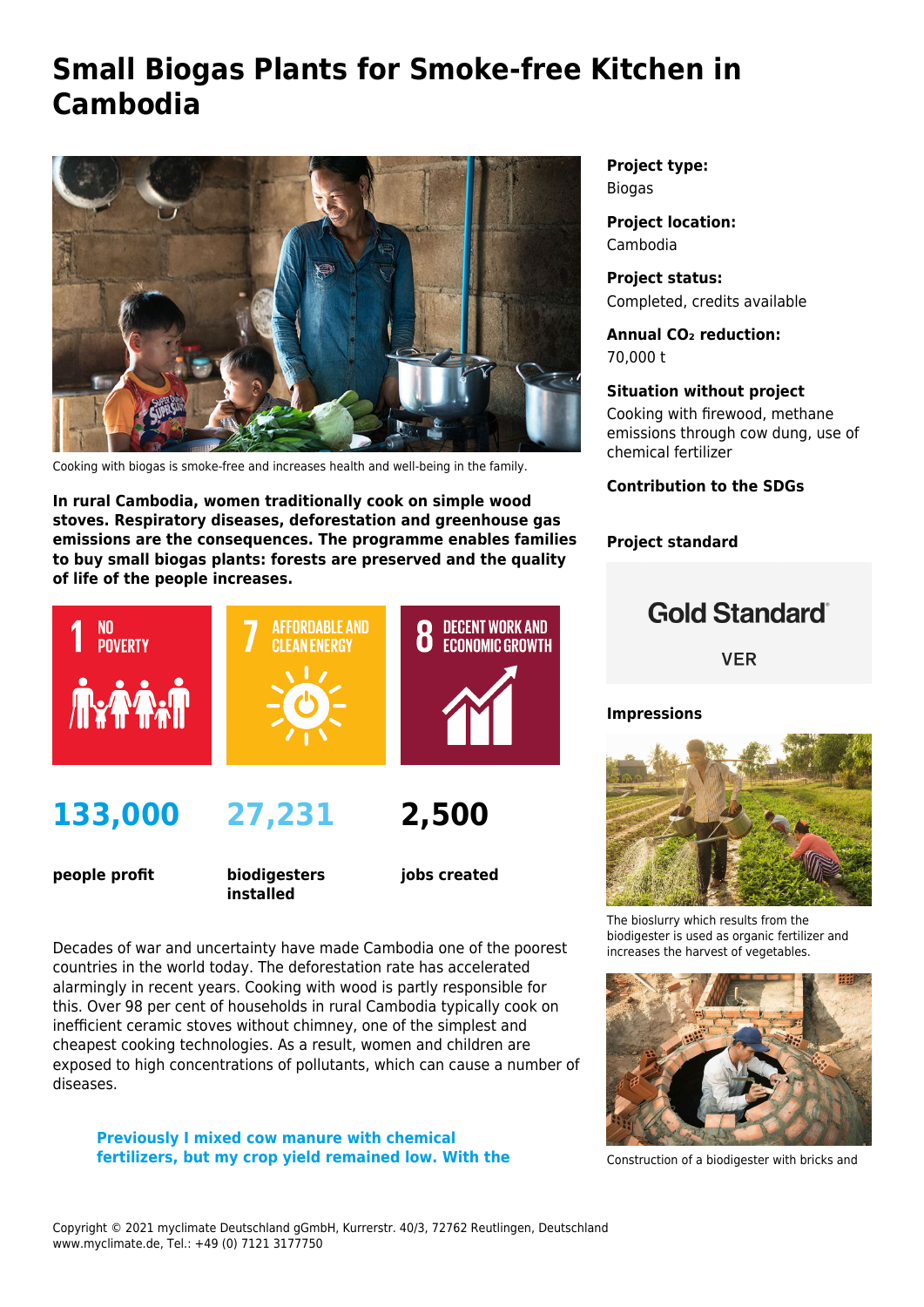**biodigester however, the bio-slurry has improved the soil fertility and my crop yields are much better now, and in addition, biogas has reduced the cost of cooking too!**

### **Chhim Dy, Biogas owner**

The installation of biodigesters addresses these problems by providing renewable and cheap energy produced by animal manure. The use of biogas for cooking is smokeless and reduces the need of firewood, thus protects the forests. The bioslurry, which remains after the biogas process, is used as organic fertilizer, increasing the crop yields considerably. The renunciation of chemical fertilizer, relieves the household budget and improves the soil structure of the fields. Cooking with biogas is smoke-free and improves the health of family members, especially women and children. The time-consuming collection of firewood is no longer necessary, time, which can be used for school or other activities. In addition, the programme offers comprehensive vocational training in the field of biogas technology and creates various employment opportunities along the supply chain.

Cambodia has a huge potential in the domestic biogas sector, with around one million households that have sufficient livestock to feed a small biodigester. The programme is a joint development of the Ministry of Agriculture, Forestry and Fisheries and the Dutch Development Organization SNV. The programme works closely with the private sector to create a sustainable biogas sector. Thanks to the income from CO₂ certificates and special microcredits, households can finance the biogas plants.



cley.

More family time: Cooking with biogas saves the time-consuming collection of firewood.



The programm helps to strengthen the position of women and children within the family and the society.

### **This project contributes to 11 SDGs:**



133,000 people profit.



The households benefit from increased yields thanks to the application of the slurry on the fields.



The project improves the health of the people thanks to decreased smoke and dust in the kitchen.



Thanks to less time spent on firewood collection, children have more time to do homework and study.